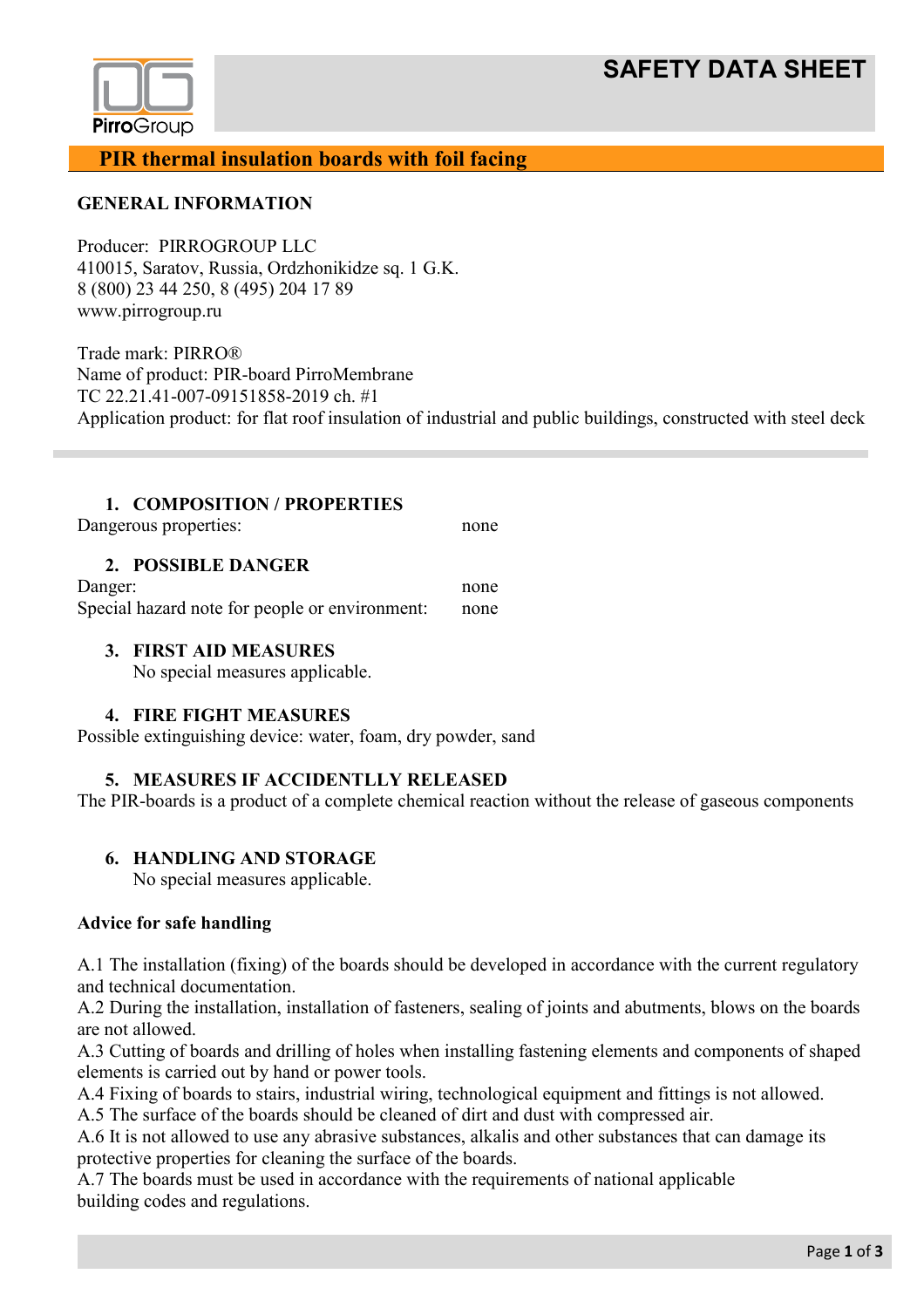## **Requirements for storage**

B.1 By storing appropriately there will be no danger to health.

B.2 Storing of the boards by transport packages (pallets) in an upright position. When shipping in bundles, measures should be taken to protect them from mechanical damage during transportation.

B.3 Keep away from air humidity, waterand and direct sunlight, from contamination.

B.4 The boards are store in their original packaging, in compliance with fire safety measures.

B.5 Transport packages should be stored in a vertical position in stacks with a height of no more than 2 tiers.

B.6 Transport packages must be supported on 2 support PIR-bars with a height of at least 90 mm with an installation step of no more than 1100 mm.

## **7. EXPOSITION LIMITS AND PERSONAL SAFETY EQUIPMENT**

No special measures applicable.

| Additional advice for technical machines: Only technologies of fireless impact. | Overheating the material over 140 degrees causes<br>low-temperature destruction |
|---------------------------------------------------------------------------------|---------------------------------------------------------------------------------|
| Limited values for working places                                               |                                                                                 |
| to be controlled:                                                               | none                                                                            |
| additional advices:                                                             | none                                                                            |

## **8. PERSONAL SAFTY EQUIPMENT**

| Breathing protection: | No special measures applicable. |
|-----------------------|---------------------------------|
| Hand protection:      | No special measures applicable. |
| Eye protection:       | No special measures applicable. |
| Body protection:      | No special measures applicable. |

## **9. PHYSICAL AND CHEMIVAL PROPERTIES**

| Form:   | the boards with plane-parallel front surfaces |
|---------|-----------------------------------------------|
| Colour: | facings from the aluminium foil without paint |

## **10. STABILITY REACTIVITY**

For normal conditions according to the scope of application: the stability does not change

## **11. TOXICOLOGY**

By handling appropriately while taking care of normal working hygiene there will be no danger to health.

## **12. ECOLOGICAL**

It can be applied at the end of the warranty period of storage if the procedure is repeated to issue a quality certificate

## **13. DISPOSAL**

The product can be given to appropriate disposal by taking care of the local regulations.

## **14. TRANSPORT**

А.1 The boards are transported by all types of transport. Loading, transportation and unloading must meet the requirements of the current Rules of Cargo Transportation for the respective modes of transport. А.2 The boards are transported by transport packages (pallets) in an upright position. When shipping in bundles, measures should be taken to protect them from mechanical damage during transportation.